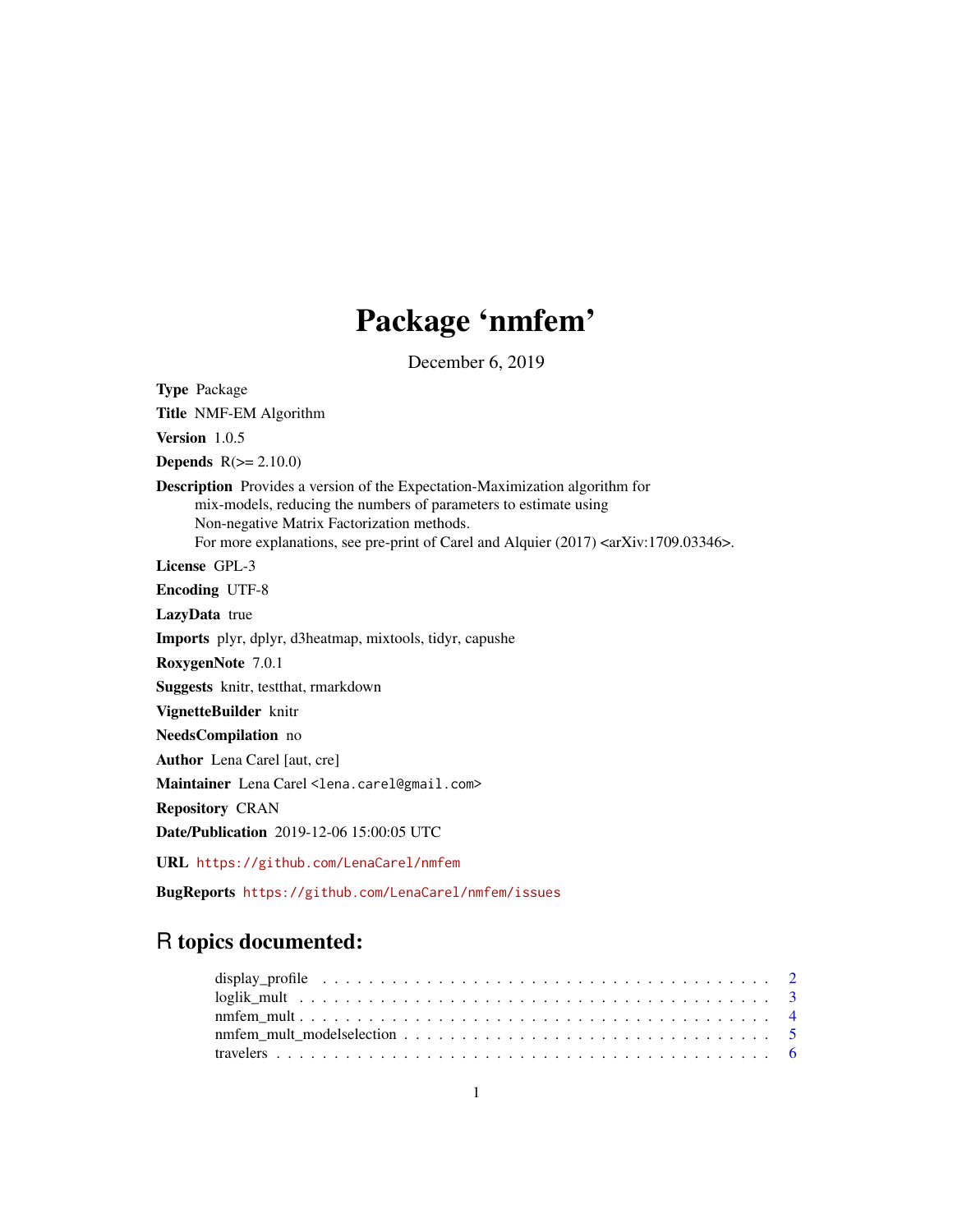<span id="page-1-0"></span>**Index** [12](#page-11-0)

display\_profile *Display 3D profiles*

#### Description

This function display profiles of 3 dimensions (day, hour, number of observations). It has been created to display profiles from the nmfem package data.

#### Usage

```
display_profile(
  profile,
  numclient = FALSE,
  color = "Blues",
  language = "en",theme = "dark"\mathcal{L}
```
#### Arguments

| profile   | a vector or a matrix row containing the profile to display. The day/hour data are<br>contained in the column names.       |
|-----------|---------------------------------------------------------------------------------------------------------------------------|
| numclient | logical. Whether the first value of the row is an identifier.                                                             |
| color     | color of the display. Possibilities are the ones provided by http://colorbrewer2.<br>org.                                 |
| language  | in which language the day/hour names are written. For now, the possibilities are<br>"en" for english and "fr" for french. |
| theme     | A theme to use. The only valid values are "" and "dark".                                                                  |

#### Value

Creates a 3D-heatmap displayed in the Viewer tab.

#### Examples

```
display_profile(travelers[sample(nrow(travelers),1), ], numclient = TRUE)
```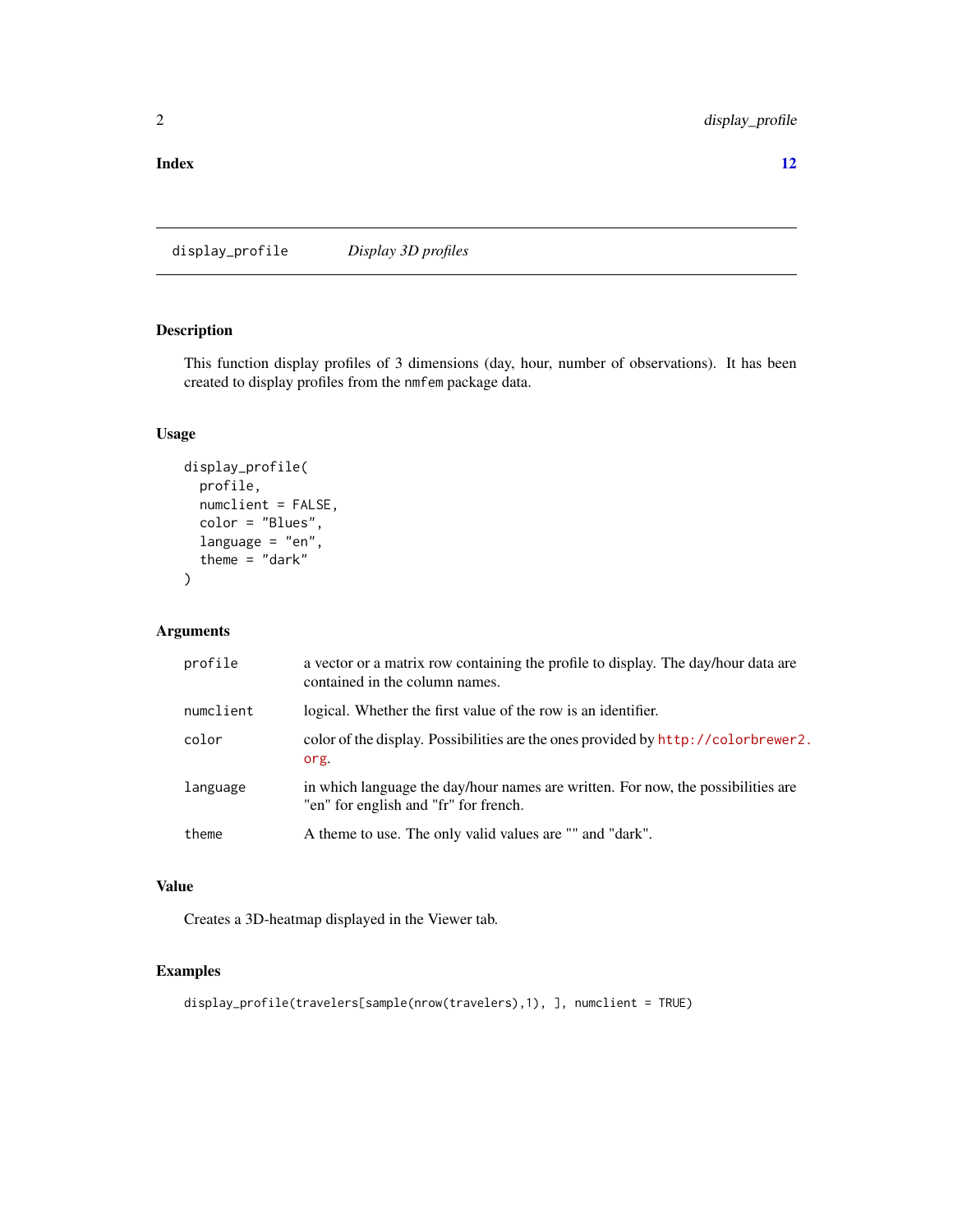<span id="page-2-0"></span>

#### Description

Extract log-likelihood from a mixture of multinomials

#### Usage

```
loglik_mult(X, Theta, Lambda = NULL, p)
```
#### Arguments

| X      | a matrix of dimension N (number of observation) x M (number of variables) con-<br>taining multinomials observations. |
|--------|----------------------------------------------------------------------------------------------------------------------|
| Theta  | matrix of dimension M x H.                                                                                           |
| Lambda | matrix of dimension H x K. Can be NULL.                                                                              |
| p      | vector containing the proportions of each cluster. Must be of dimension K (or H<br>if Lambda is NULL).               |

#### Value

The function returns the log-likelihood of the data to the model

#### Examples

```
travelers <- travelers[ ,-1]
M <- ncol(travelers)
K < -5Theta0 <- t(dplyr::sample_n(travelers, K))
Theta0 <- Theta0 / matrix(rep(apply(Theta0, 2, sum), M), nrow = M, ncol = K, byrow = TRUE)
travelers <- as.matrix(travelers)
p0 <- rep(1 / K, K)
llh <- loglik_mult(travelers, Theta0, p = p0)
llh
```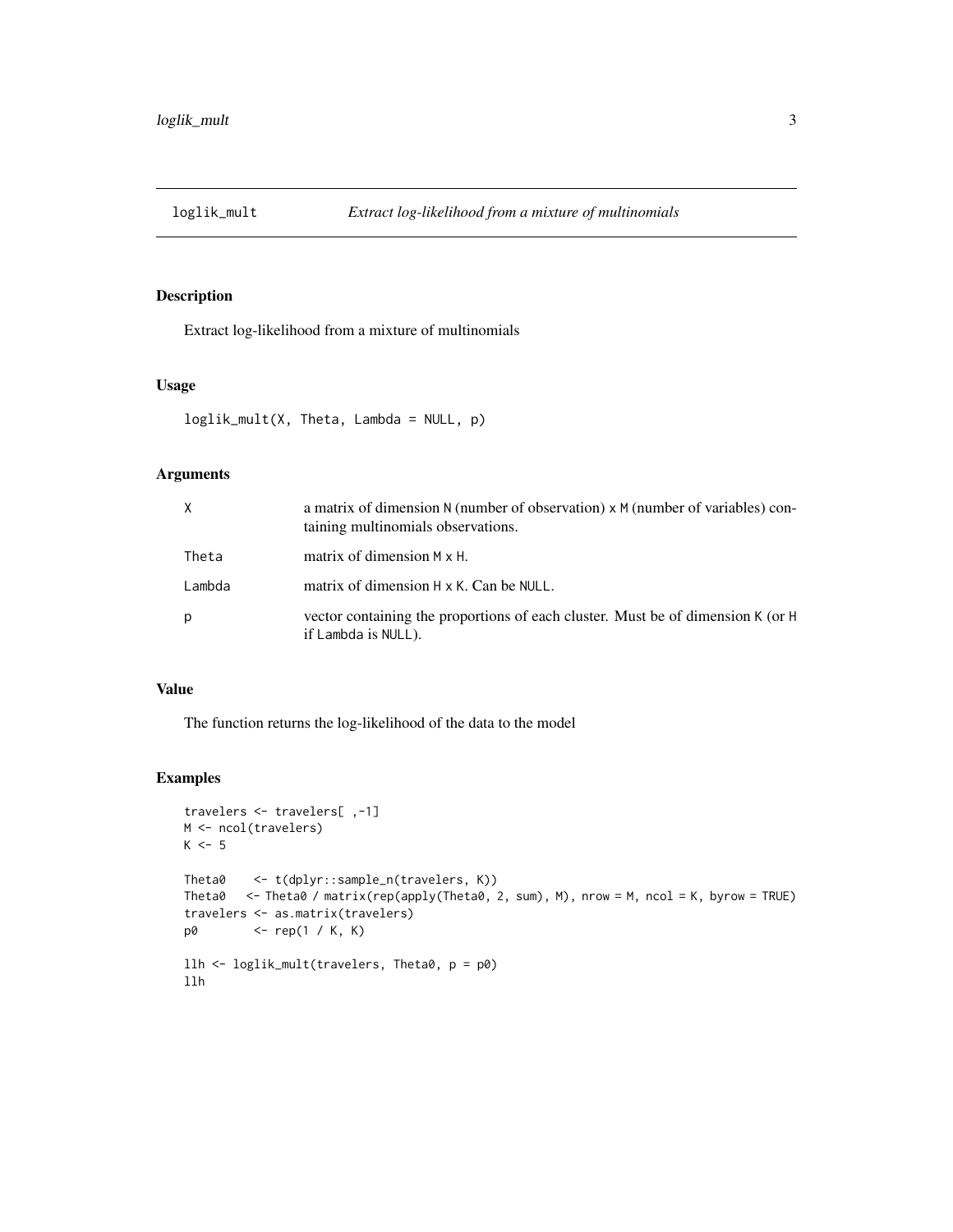<span id="page-3-0"></span>

#### Description

Proceed to an NMF-EM algorithm on mixture of multinomials dataset. In comparison to the classical EM algorithm, the number of parameters to estimate is lower. For more explanation, see pre-print of Carel and Alquier (2017) <arXiv:1709.03346>.

#### Usage

```
nmfem_mult(
 X,
 H,
 K,
 path = NULL,
 eps\_init = 0.001,eps_M = 1e-08,
  eps_llh = 1e-05
)
```
#### Arguments

| X        | a matrix containing multinomials observations of dimension N (number of ob-<br>servation) x M (number of variables). |
|----------|----------------------------------------------------------------------------------------------------------------------|
| H        | number of words.                                                                                                     |
| K        | number of clusters.                                                                                                  |
| path     | path to the directory to save the initialization or to load it. NULL by default,<br>won't save or load it.           |
| eps_init | convergence criterion on the initialization. Default value is 1e-3.                                                  |
| eps_M    | convergence criterion on the Maximization step. Default value is 1e-8.                                               |
| eps_llh  | convergence criterion on the log-likelihood. Default value is 1e-5.                                                  |

#### Value

A list with the elements:

| Theta     | matrix of dimension $M \times H$ . Contains a dictionnary of redundant components.                    |
|-----------|-------------------------------------------------------------------------------------------------------|
| Lambda    | matrix of dimension $H \times K$ . Contains the expression of the K clusters in the dic-<br>tionnary. |
| llh       | log-likelihood of the model.                                                                          |
| р         | vector containing the proportions of each cluster.                                                    |
| posterior | matrix containing for each observation the posterior probability to belong to<br>each cluster.        |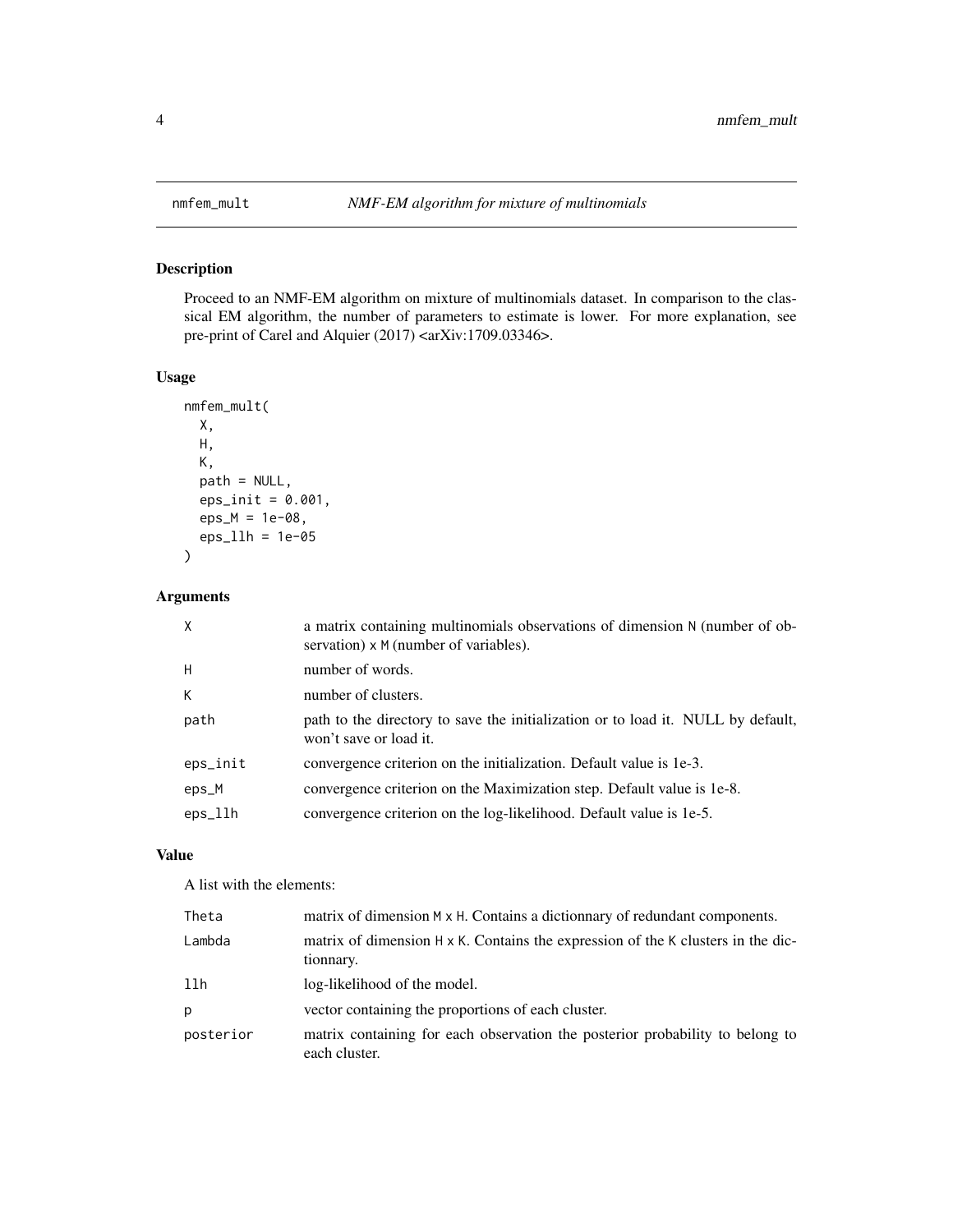#### <span id="page-4-0"></span>Examples

```
# Example on a data sample
x <- dplyr::sample_n(travelers[,-1],900)
out \leq nmfem_mult(x, H = 4, K = 7)
# Display first cluster profile
display_profile(t((out$Theta %*% out$Lambda)[ ,1]))
# Display first word profile
display_profile(t(out$Theta[ ,1]), color = "Greens")
# Example on the complete data - it needs a few minutes to run
## Not run:
nmfem_travelers <- nmfem_mult(travelers[ ,-1], H = 5, K = 10)
Theta <- nmfem_travelers$Theta
Lambda <- nmfem_travelers$Lambda
# Display first cluster profile
display_profile(t((Theta %*% Lambda)[ ,1]))
# Display first word profile
display_profile(t(Theta[ ,1]), color = "Greens")
## End(Not run)
```
nmfem\_mult\_modelselection

*Model selection in NMF-EM algorithm for mixture of multinomials*

#### Description

The function proceed to a model selection with NMF-EM algorithm on mixture of multinomials dataset. The function use the automated dimension jump approach implemented in the capushe package.

#### Usage

```
nmfem_mult_modelselection(X, maxK = 30, save = FALSE, path = ".")
```
#### Arguments

| X    | numeric matrix containing multinomials observations of dimension N (number<br>of observation) x M (number of variables). |
|------|--------------------------------------------------------------------------------------------------------------------------|
| maxK | integer. Maximum number of clusters to be tested. By default, function tests<br>from 2 to 30 clusters.                   |
| save | logical. Whether the result of each parameter couple (H,K) tested got to be<br>saved.                                    |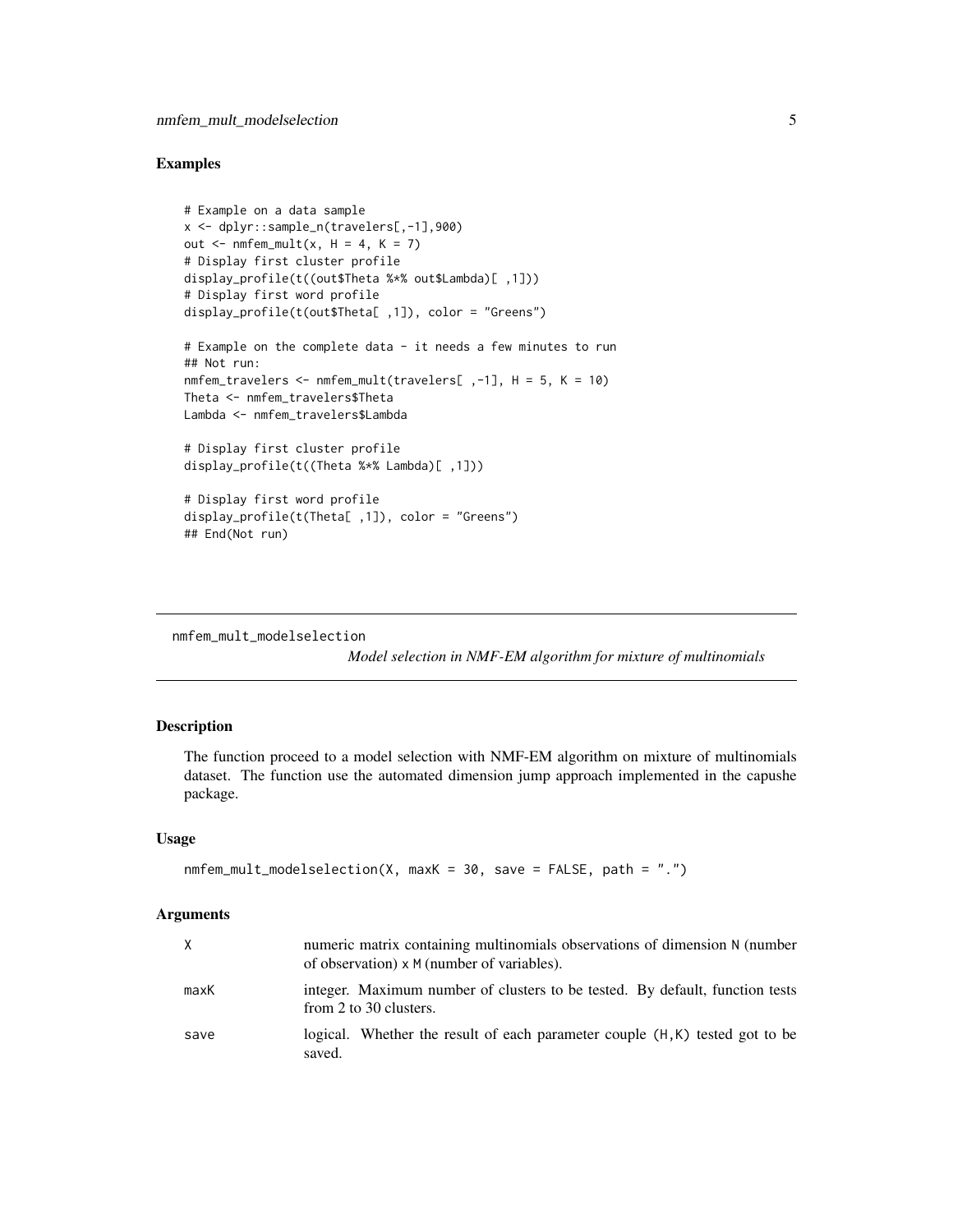<span id="page-5-0"></span>

| path | path to save the results if save = TRUE. By default, it is the working directory.   |
|------|-------------------------------------------------------------------------------------|
|      | Three directories are created to save the results. Directory "Initializations" con- |
|      | tains the initialization of the algorithm for each value of K. Matrices are saved   |
|      | in directory "Matrices", and plots in directory "Results".                          |

#### Examples

```
# Example on the complete data - needs around an hour to run
## Not run:
nmfem_mult_modelselection(travelers[ ,-1])
```
## End(Not run)

travelers *Time profiles of 47,000 travelers.*

#### Description

A dataset containing the number of travels made at every moment of the week during one month on a public transportation network for more than 47,000 travelers.

#### Usage

travelers

#### Format

A data frame with 47,757 rows and 166 columns.

ID\_card smart card encrypted identifier

Friday00 number of travels made on Fridays between 12:00 a.m and 12:59 a.m Friday01 number of travels made on Fridays between 1:00 a.m and 1:59 a.m Friday02 number of travels made on Fridays between 2:00 a.m and 2:59 a.m Friday03 number of travels made on Fridays between 3:00 a.m and 3:59 a.m Friday04 number of travels made on Fridays between 4:00 a.m and 4:59 a.m Friday05 number of travels made on Fridays between 5:00 a.m and 5:59 a.m Friday06 number of travels made on Fridays between 6:00 a.m and 6:59 a.m Friday07 number of travels made on Fridays between 7:00 a.m and 7:59 a.m Friday08 number of travels made on Fridays between 8:00 a.m and 8:59 a.m Friday09 number of travels made on Fridays between 9:00 a.m and 9:59 a.m Friday10 number of travels made on Fridays between 10:00 a.m and 10:59 a.m Friday11 number of travels made on Fridays between 11:00 a.m and 11:59 a.m Friday12 number of travels made on Fridays between 12:00 p.m and 12:59 p.m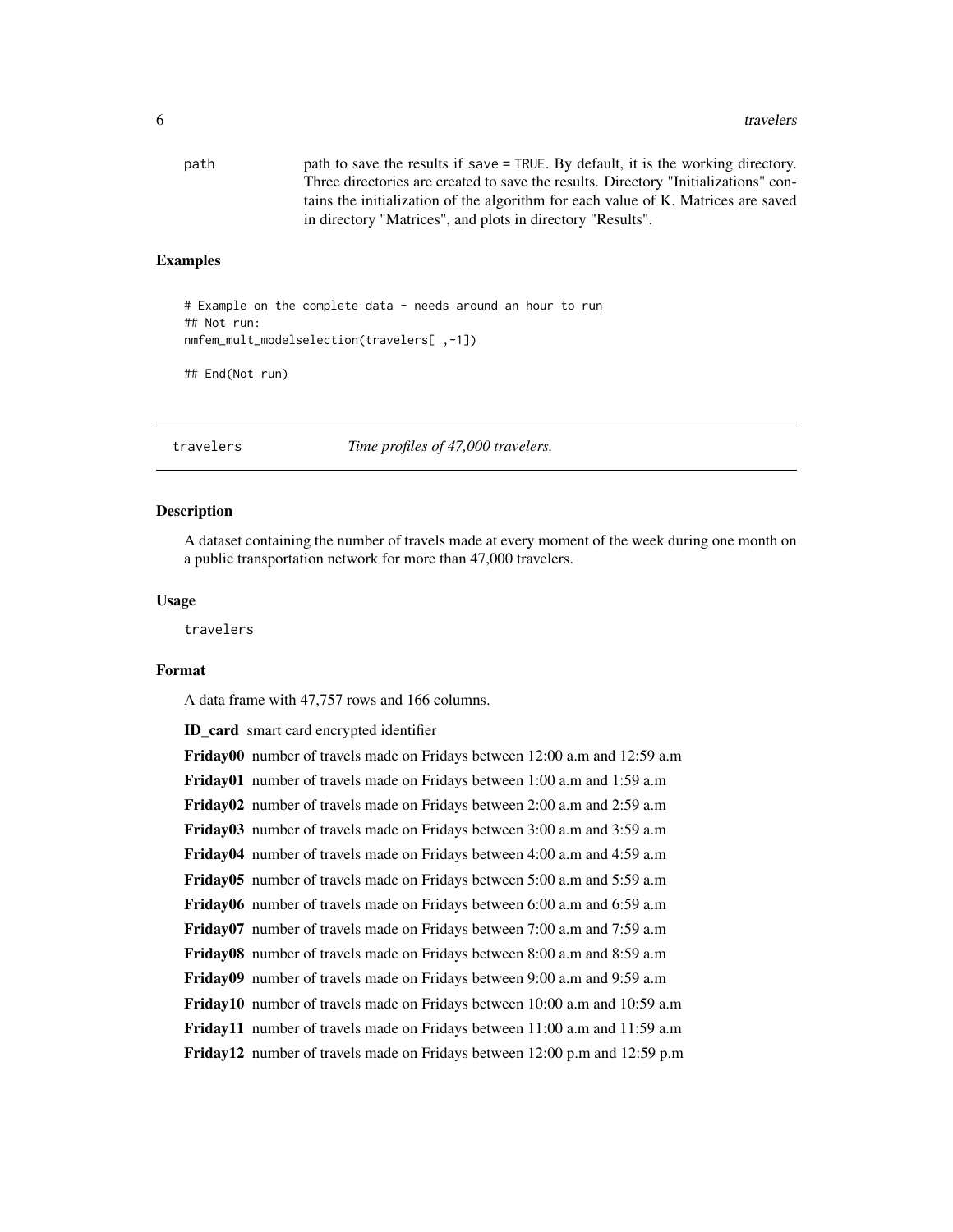Friday13 number of travels made on Fridays between 1:00 p.m and 1:59 p.m Friday14 number of travels made on Fridays between 2:00 p.m and 2:59 p.m Friday15 number of travels made on Fridays between 3:00 p.m and 3:59 p.m Friday16 number of travels made on Fridays between 4:00 p.m and 4:59 p.m Friday17 number of travels made on Fridays between 5:00 p.m and 5:59 p.m Friday18 number of travels made on Fridays between 6:00 p.m and 6:59 p.m Friday19 number of travels made on Fridays between 7:00 p.m and 7:59 p.m Friday20 number of travels made on Fridays between 8:00 p.m and 8:59 p.m Friday21 number of travels made on Fridays between 9:00 p.m and 9:59 p.m Friday22 number of travels made on Fridays between 10:00 p.m and 10:59 p.m Friday23 number of travels made on Fridays between 11:00 p.m and 11:59 p.m Monday00 number of travels made on Mondays between 12:00 a.m and 12:59 a.m Monday01 number of travels made on Mondays between 1:00 a.m and 1:59 a.m Monday03 number of travels made on Mondays between 3:00 a.m and 3:59 a.m Monday04 number of travels made on Mondays between 4:00 a.m and 4:59 a.m Monday05 number of travels made on Mondays between 5:00 a.m and 5:59 a.m Monday06 number of travels made on Mondays between 6:00 a.m and 6:59 a.m Monday07 number of travels made on Mondays between 7:00 a.m and 7:59 a.m Monday08 number of travels made on Mondays between 8:00 a.m and 8:59 a.m Monday09 number of travels made on Mondays between 9:00 a.m and 9:59 a.m Monday10 number of travels made on Mondays between 10:00 a.m and 10:59 a.m **Monday11** number of travels made on Mondays between  $11:00$  a.m and  $11:59$  a.m Monday12 number of travels made on Mondays between 12:00 p.m and 12:59 p.m Monday13 number of travels made on Mondays between 1:00 p.m and 1:59 p.m Monday14 number of travels made on Mondays between 2:00 p.m and 2:59 p.m Monday15 number of travels made on Mondays between 3:00 p.m and 3:59 p.m Monday16 number of travels made on Mondays between 4:00 p.m and 4:59 p.m Monday17 number of travels made on Mondays between 5:00 p.m and 5:59 p.m Monday18 number of travels made on Mondays between 6:00 p.m and 6:59 p.m Monday19 number of travels made on Mondays between 7:00 p.m and 7:59 p.m Monday20 number of travels made on Mondays between 8:00 p.m and 8:59 p.m Monday21 number of travels made on Mondays between 9:00 p.m and 9:59 p.m Monday22 number of travels made on Mondays between 10:00 p.m and 10:59 p.m Monday23 number of travels made on Mondays between 11:00 p.m and 11:59 p.m Saturday00 number of travels made on Saturdays between 12:00 a.m and 12:59 a.m Saturday01 number of travels made on Saturdays between 1:00 a.m and 1:59 a.m Saturday02 number of travels made on Saturdays between 2:00 a.m and 2:59 a.m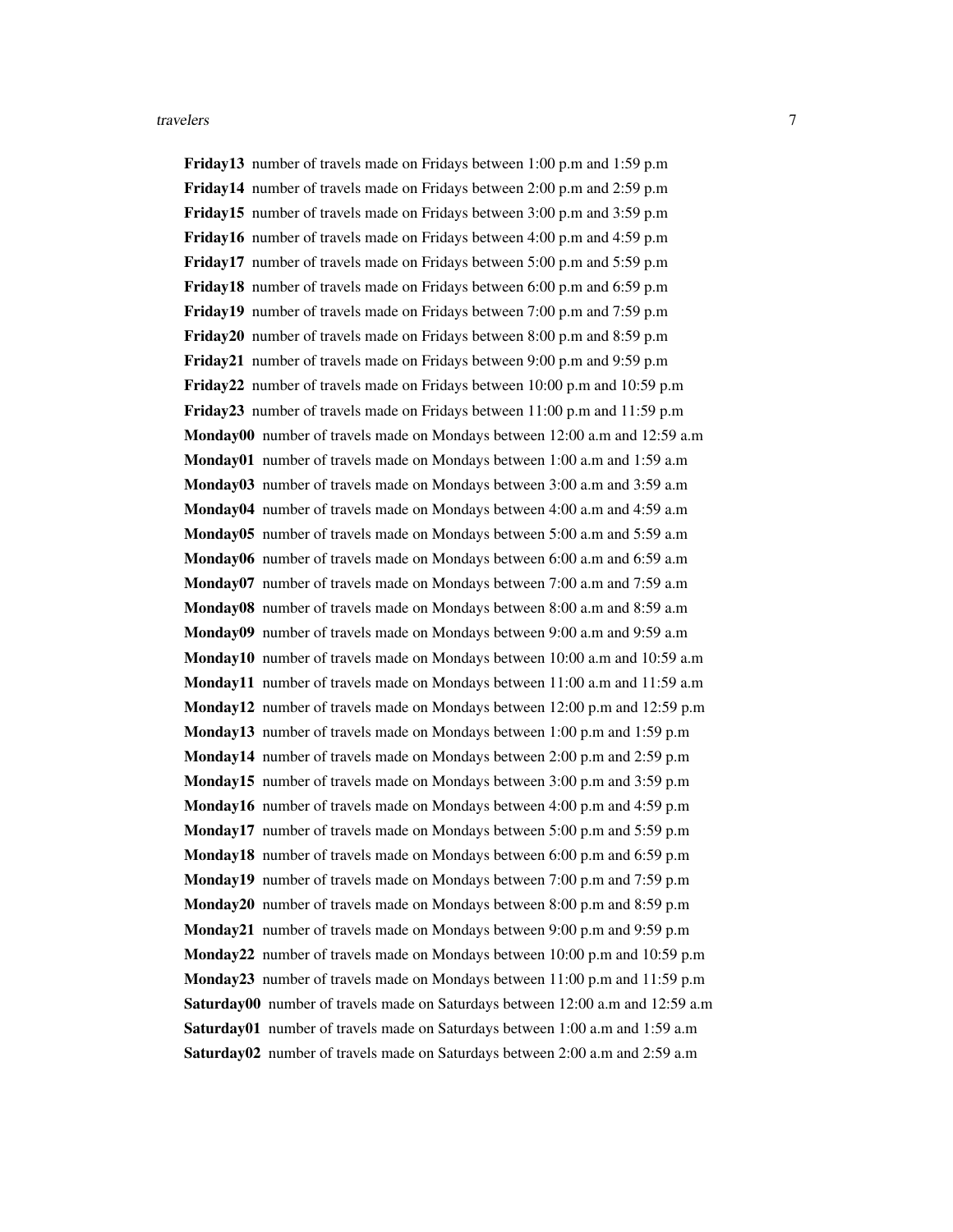8 travelers and the set of the set of the set of the set of the set of the set of the set of the set of the set of the set of the set of the set of the set of the set of the set of the set of the set of the set of the set

Saturday03 number of travels made on Saturdays between 3:00 a.m and 3:59 a.m Saturday04 number of travels made on Saturdays between 4:00 a.m and 4:59 a.m Saturday05 number of travels made on Saturdays between 5:00 a.m and 5:59 a.m Saturday06 number of travels made on Saturdays between 6:00 a.m and 6:59 a.m Saturday07 number of travels made on Saturdays between 7:00 a.m and 7:59 a.m Saturday08 number of travels made on Saturdays between 8:00 a.m and 8:59 a.m Saturday09 number of travels made on Saturdays between 9:00 a.m and 9:59 a.m Saturday10 number of travels made on Saturdays between 10:00 a.m and 10:59 a.m Saturday11 number of travels made on Saturdays between 11:00 a.m and 11:59 a.m Saturday12 number of travels made on Saturdays between 12:00 p.m and 12:59 p.m Saturday13 number of travels made on Saturdays between 1:00 p.m and 1:59 p.m Saturday14 number of travels made on Saturdays between 2:00 p.m and 2:59 p.m Saturday15 number of travels made on Saturdays between 3:00 p.m and 3:59 p.m Saturday16 number of travels made on Saturdays between 4:00 p.m and 4:59 p.m Saturday17 number of travels made on Saturdays between 5:00 p.m and 5:59 p.m Saturday18 number of travels made on Saturdays between 6:00 p.m and 6:59 p.m Saturday19 number of travels made on Saturdays between 7:00 p.m and 7:59 p.m Saturday20 number of travels made on Saturdays between 8:00 p.m and 8:59 p.m Saturday21 number of travels made on Saturdays between 9:00 p.m and 9:59 p.m Saturday22 number of travels made on Saturdays between 10:00 p.m and 10:59 p.m Saturday23 number of travels made on Saturdays between 11:00 p.m and 11:59 p.m Sunday00 number of travels made on Sundays between 12:00 a.m and 12:59 a.m Sunday01 number of travels made on Sundays between 1:00 a.m and 1:59 a.m Sunday02 number of travels made on Sundays between 2:00 a.m and 2:59 a.m Sunday03 number of travels made on Sundays between 3:00 a.m and 3:59 a.m Sunday04 number of travels made on Sundays between 4:00 a.m and 4:59 a.m Sunday05 number of travels made on Sundays between 5:00 a.m and 5:59 a.m Sunday06 number of travels made on Sundays between 6:00 a.m and 6:59 a.m Sunday07 number of travels made on Sundays between 7:00 a.m and 7:59 a.m Sunday08 number of travels made on Sundays between 8:00 a.m and 8:59 a.m Sunday09 number of travels made on Sundays between 9:00 a.m and 9:59 a.m Sunday10 number of travels made on Sundays between 10:00 a.m and 10:59 a.m Sunday11 number of travels made on Sundays between 11:00 a.m and 11:59 a.m Sunday12 number of travels made on Sundays between 12:00 p.m and 12:59 p.m Sunday13 number of travels made on Sundays between 1:00 p.m and 1:59 p.m Sunday14 number of travels made on Sundays between 2:00 p.m and 2:59 p.m Sunday15 number of travels made on Sundays between 3:00 p.m and 3:59 p.m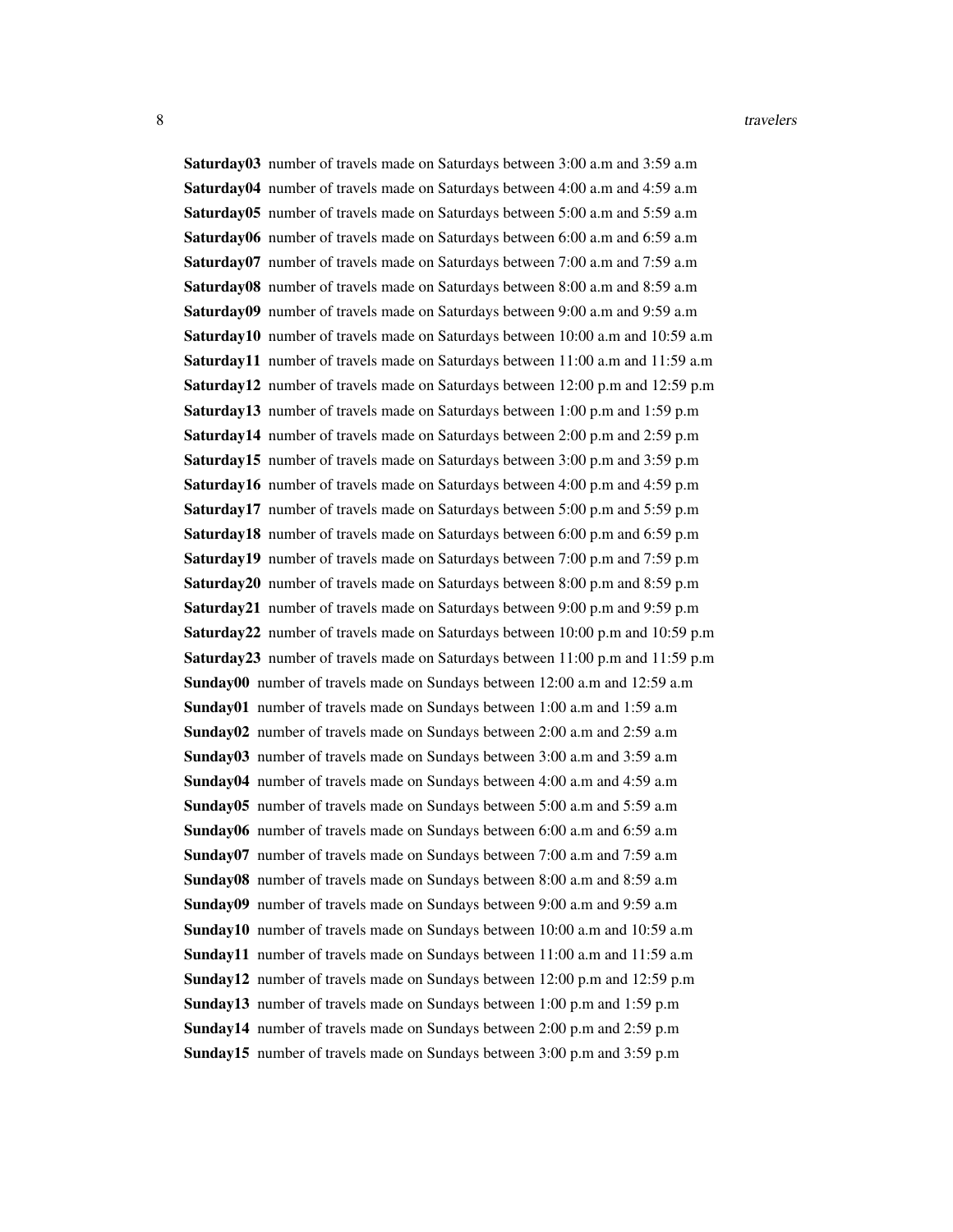Sunday16 number of travels made on Sundays between 4:00 p.m and 4:59 p.m Sunday17 number of travels made on Sundays between 5:00 p.m and 5:59 p.m Sunday18 number of travels made on Sundays between 6:00 p.m and 6:59 p.m Sunday19 number of travels made on Sundays between 7:00 p.m and 7:59 p.m Sunday20 number of travels made on Sundays between 8:00 p.m and 8:59 p.m Sunday21 number of travels made on Sundays between 9:00 p.m and 9:59 p.m Sunday22 number of travels made on Sundays between 10:00 p.m and 10:59 p.m **Sunday23** number of travels made on Sundays between  $11:00$  p.m and  $11:59$  p.m Thursday00 number of travels made on Thursdays between 12:00 a.m and 12:59 a.m Thursday01 number of travels made on Thursdays between 1:00 a.m and 1:59 a.m Thursday02 number of travels made on Thursdays between 2:00 a.m and 2:59 a.m Thursday03 number of travels made on Thursdays between 3:00 a.m and 3:59 a.m Thursday04 number of travels made on Thursdays between 4:00 a.m and 4:59 a.m Thursday05 number of travels made on Thursdays between 5:00 a.m and 5:59 a.m Thursday06 number of travels made on Thursdays between 6:00 a.m and 6:59 a.m Thursday07 number of travels made on Thursdays between 7:00 a.m and 7:59 a.m Thursday08 number of travels made on Thursdays between 8:00 a.m and 8:59 a.m Thursday09 number of travels made on Thursdays between 9:00 a.m and 9:59 a.m Thursday10 number of travels made on Thursdays between 10:00 a.m and 10:59 a.m Thursday11 number of travels made on Thursdays between 11:00 a.m and 11:59 a.m Thursday12 number of travels made on Thursdays between 12:00 p.m and 12:59 p.m Thursday13 number of travels made on Thursdays between 1:00 p.m and 1:59 p.m Thursday14 number of travels made on Thursdays between 2:00 p.m and 2:59 p.m Thursday15 number of travels made on Thursdays between 3:00 p.m and 3:59 p.m Thursday16 number of travels made on Thursdays between 4:00 p.m and 4:59 p.m Thursday17 number of travels made on Thursdays between 5:00 p.m and 5:59 p.m Thursday18 number of travels made on Thursdays between 6:00 p.m and 6:59 p.m Thursday19 number of travels made on Thursdays between 7:00 p.m and 7:59 p.m Thursday20 number of travels made on Thursdays between 8:00 p.m and 8:59 p.m Thursday21 number of travels made on Thursdays between 9:00 p.m and 9:59 p.m Thursday22 number of travels made on Thursdays between 10:00 p.m and 10:59 p.m Thursday23 number of travels made on Thursdays between 11:00 p.m and 11:59 p.m Tuesday00 number of travels made on Tuesdays between 12:00 a.m and 12:59 a.m Tuesday01 number of travels made on Tuesdays between 1:00 a.m and 1:59 a.m Tuesday03 number of travels made on Tuesdays between 3:00 a.m and 3:59 a.m Tuesday04 number of travels made on Tuesdays between 4:00 a.m and 4:59 a.m Tuesday05 number of travels made on Tuesdays between 5:00 a.m and 5:59 a.m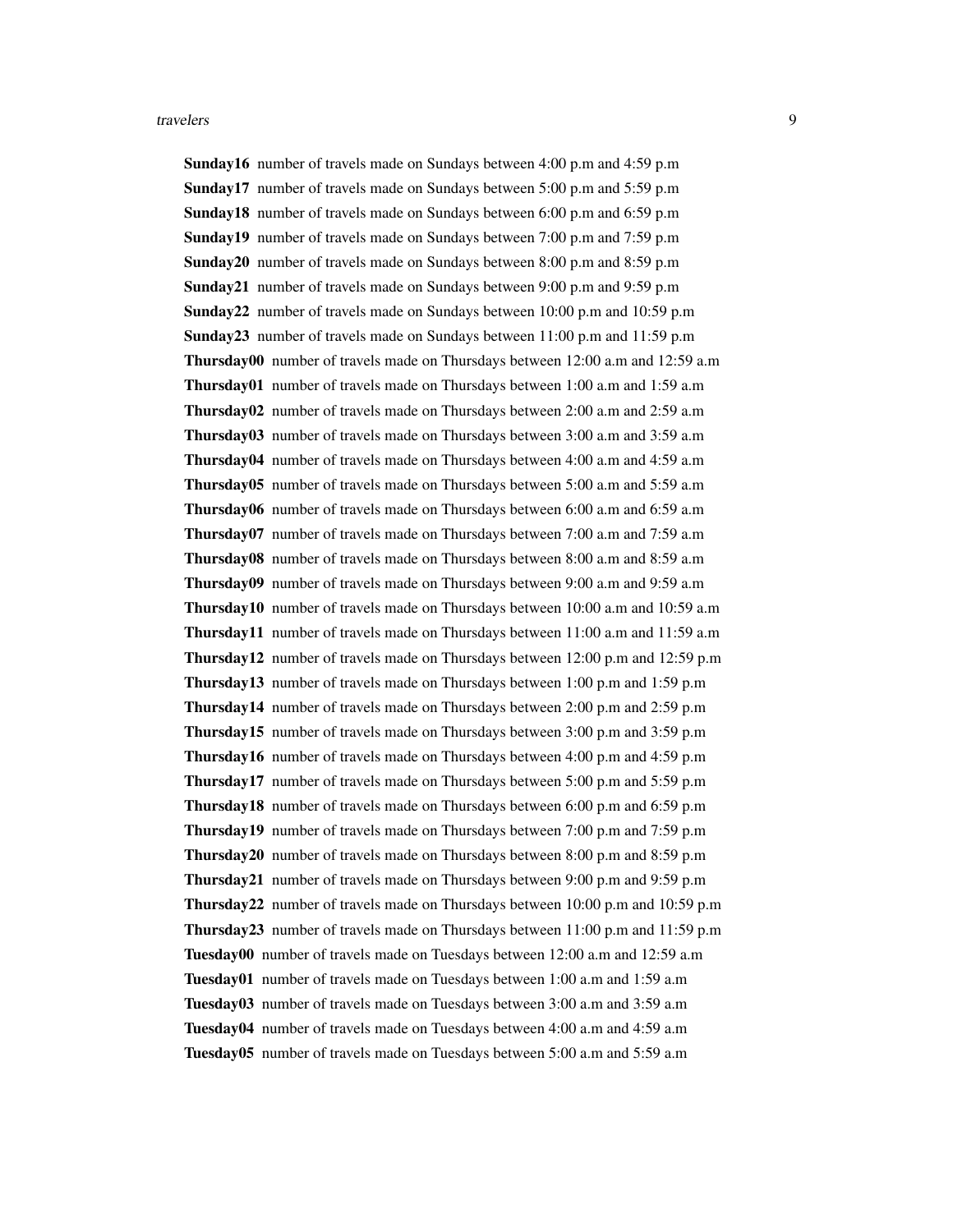Tuesday06 number of travels made on Tuesdays between 6:00 a.m and 6:59 a.m Tuesday07 number of travels made on Tuesdays between 7:00 a.m and 7:59 a.m Tuesday08 number of travels made on Tuesdays between 8:00 a.m and 8:59 a.m Tuesday09 number of travels made on Tuesdays between 9:00 a.m and 9:59 a.m Tuesday10 number of travels made on Tuesdays between 10:00 a.m and 10:59 a.m Tuesday11 number of travels made on Tuesdays between 11:00 a.m and 11:59 a.m Tuesday12 number of travels made on Tuesdays between 12:00 p.m and 12:59 p.m Tuesday13 number of travels made on Tuesdays between 1:00 p.m and 1:59 p.m Tuesday14 number of travels made on Tuesdays between 2:00 p.m and 2:59 p.m Tuesday15 number of travels made on Tuesdays between 3:00 p.m and 3:59 p.m Tuesday16 number of travels made on Tuesdays between 4:00 p.m and 4:59 p.m Tuesday17 number of travels made on Tuesdays between 5:00 p.m and 5:59 p.m Tuesday18 number of travels made on Tuesdays between 6:00 p.m and 6:59 p.m Tuesday19 number of travels made on Tuesdays between 7:00 p.m and 7:59 p.m Tuesday20 number of travels made on Tuesdays between 8:00 p.m and 8:59 p.m Tuesday21 number of travels made on Tuesdays between 9:00 p.m and 9:59 p.m Tuesday22 number of travels made on Tuesdays between 10:00 p.m and 10:59 p.m Tuesday23 number of travels made on Tuesdays between 11:00 p.m and 11:59 p.m Wednesday00 number of travels made on Wednesdays between 12:00 a.m and 12:59 a.m Wednesday01 number of travels made on Wednesdays between 1:00 a.m and 1:59 a.m Wednesday03 number of travels made on Wednesdays between 3:00 a.m and 3:59 a.m Wednesday04 number of travels made on Wednesdays between 4:00 a.m and 4:59 a.m Wednesday05 number of travels made on Wednesdays between 5:00 a.m and 5:59 a.m Wednesday06 number of travels made on Wednesdays between 6:00 a.m and 6:59 a.m Wednesday07 number of travels made on Wednesdays between 7:00 a.m and 7:59 a.m Wednesday08 number of travels made on Wednesdays between 8:00 a.m and 8:59 a.m Wednesday09 number of travels made on Wednesdays between 9:00 a.m and 9:59 a.m Wednesday10 number of travels made on Wednesdays between 10:00 a.m and 10:59 a.m Wednesday11 number of travels made on Wednesdays between 11:00 a.m and 11:59 a.m Wednesday12 number of travels made on Wednesdays between 12:00 p.m and 12:59 p.m Wednesday13 number of travels made on Wednesdays between 1:00 p.m and 1:59 p.m Wednesday14 number of travels made on Wednesdays between 2:00 p.m and 2:59 p.m Wednesday15 number of travels made on Wednesdays between 3:00 p.m and 3:59 p.m Wednesday16 number of travels made on Wednesdays between 4:00 p.m and 4:59 p.m Wednesday17 number of travels made on Wednesdays between 5:00 p.m and 5:59 p.m Wednesday18 number of travels made on Wednesdays between 6:00 p.m and 6:59 p.m Wednesday19 number of travels made on Wednesdays between 7:00 p.m and 7:59 p.m Wednesday20 number of travels made on Wednesdays between 8:00 p.m and 8:59 p.m Wednesday21 number of travels made on Wednesdays between 9:00 p.m and 9:59 p.m Wednesday22 number of travels made on Wednesdays between 10:00 p.m and 10:59 p.m Wednesday23 number of travels made on Wednesdays between 11:00 p.m and 11:59 p.m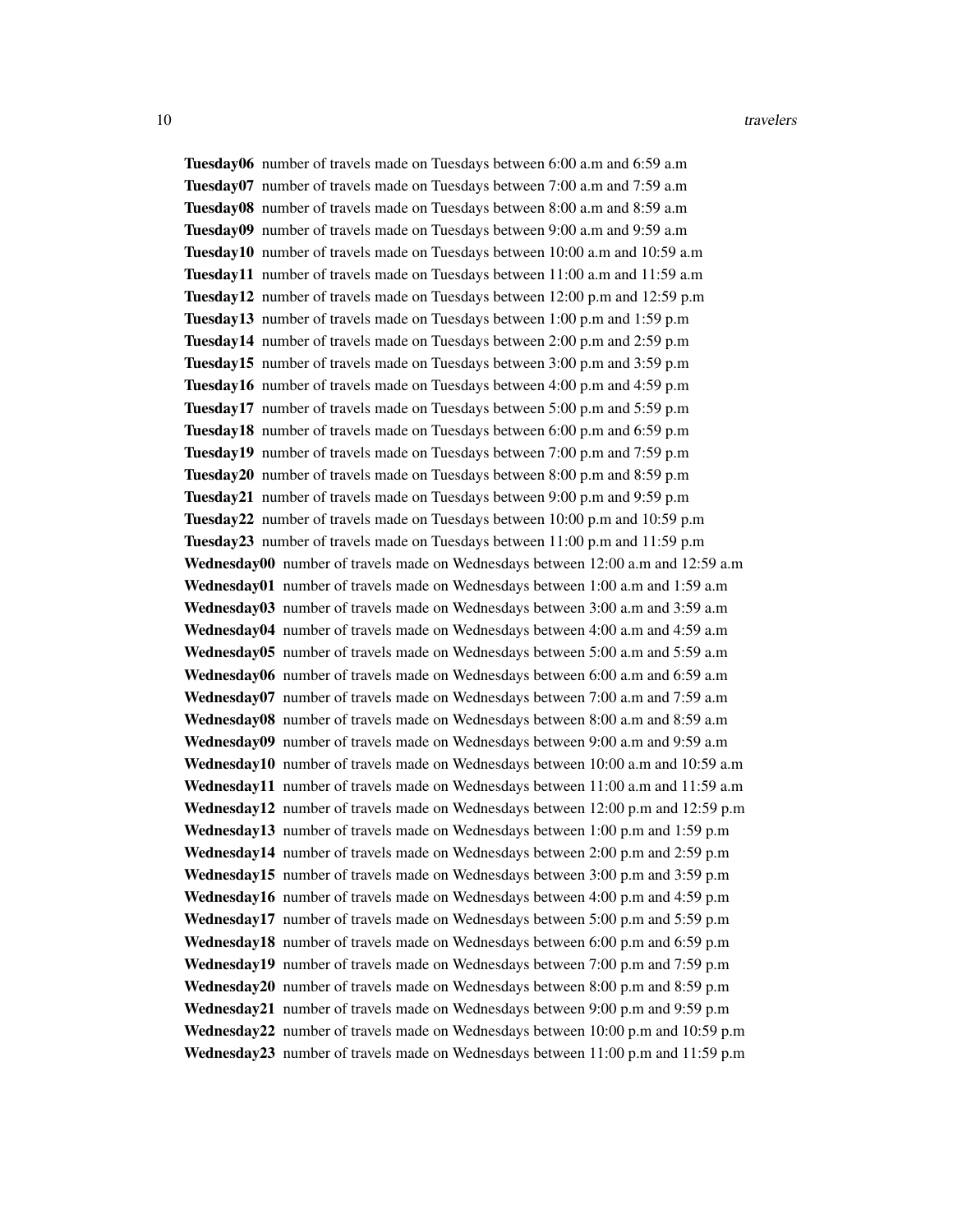#### travelers and the state of the state of the state of the state of the state of the state of the state of the state of the state of the state of the state of the state of the state of the state of the state of the state of

#### Source

These data are aggregated from Transdev datasets.